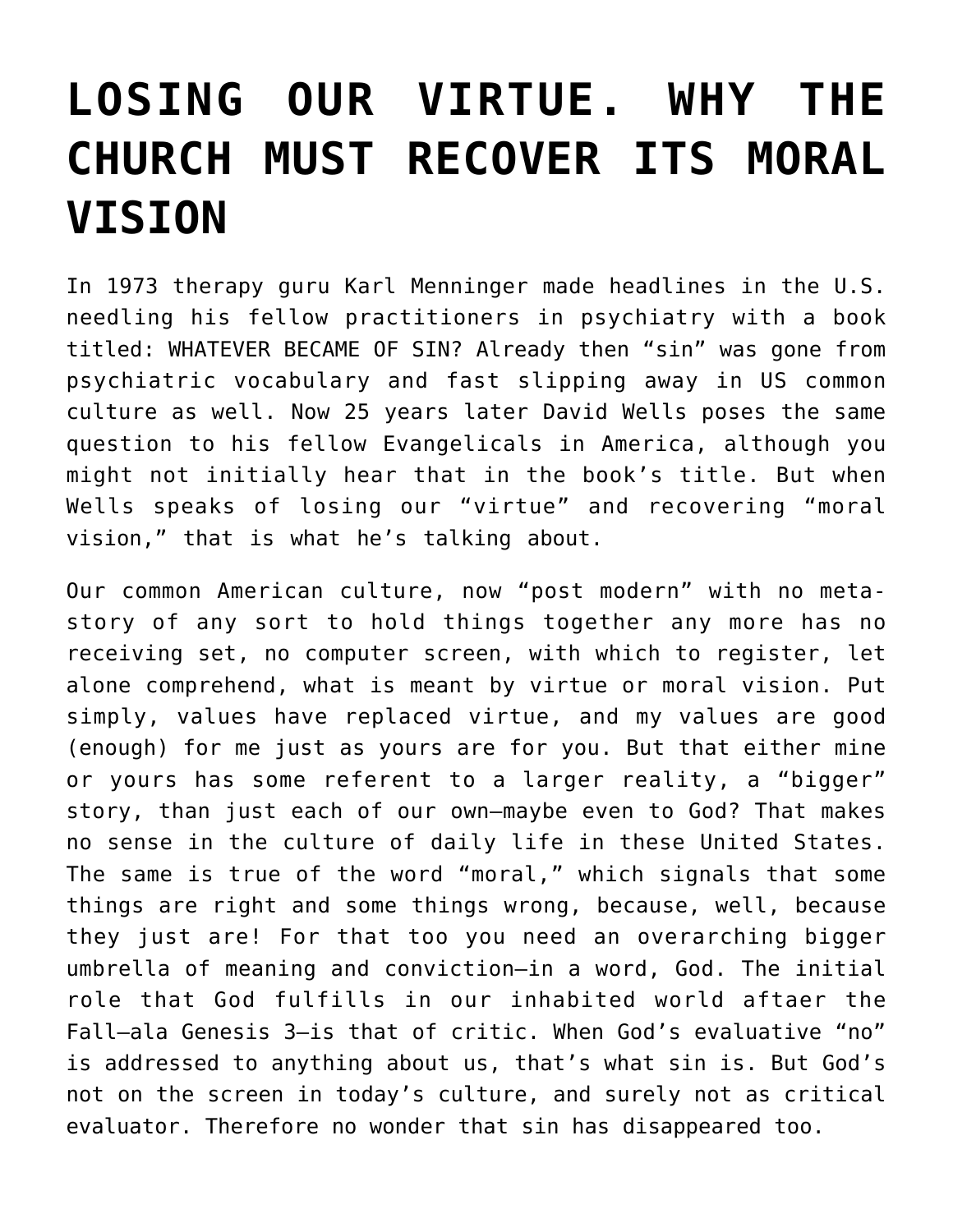Although Wells is masterful in reviewing and analyzing the wealth of up-to-date cultural analysis–200-plus titles listed in the bibliography–available today, his addressee is American Evangelical Christianity, and his jeremiad is that it too in large measure has appropriated that sin-less, virtue-less, nomoral-vision culture, and willy nilly is promoting it with its own (alleged) Christian version. Those are strong words, but they come from one who is an Evangelical insider. Wells is the Andrew Mutch Distinguished Professor of Historical and Systematic Theology at Gordon-Conwell Theological Seminary in Massachusetts. This volume is the third in a series to jolt Evangelicals back to their agenda vis-a-vis the counter religion that permeates America. In the tradition of classical systematic theology Wells' first volume was a Prolegomena [NO PLACE FOR TRUTH], the second about God [GOD IN THE WASTELAND], and this third one about Sin and Redemption.

I was surprised to see that Luther was Wells' most cited source for articulating what sin is: our chronic refusal to acknowledge God as critic and 'fess up to his criticism, and a concomitant self-incurvature drawing on resources of the self to do things "my way." After having appropriated Luther for portraying sin, it came as no surprise that Wells proposed the "theology of the cross" as the good news that takes sin away.

Wells makes a compelling case to illustrate the Evangelical sellout to America's sin-less culture. Correlative with sin's "real absence," of course, is any real need for the "real presence" of a theology of the cross either. He analyzes the hymnody of "seeker service" worship and finds that God's serious critique of anyone at all is soft-pedalled to keep the service "seeker-friendly." The Good News that fits such shallow diagnosis is, of course, "What a friend we have in Jesus."

Then there's sociologist Marsha Witten's 1993 study, a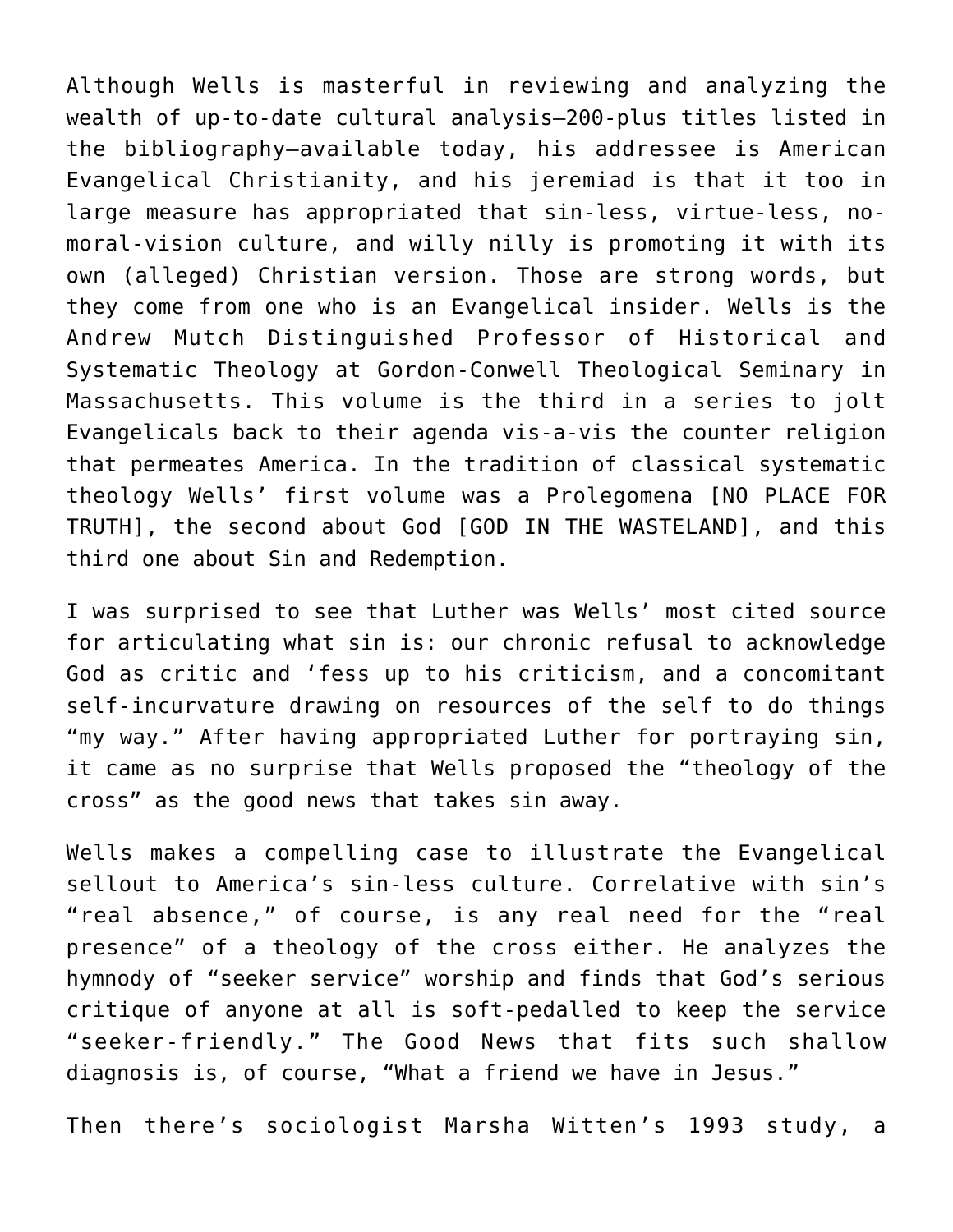"structured discourse analysis" of 47 sermons from Presbyterian and Southern Baptist pulpits on the text of the Prodigal Son and his grumpy older brother. Her book's title gives it away: ALL IS FORGIVEN: THE SECULAR MESSAGE IN AMERICAN PROTESTANTISM. "Most disconcerting . . . is the unselfconscious way in which it [i.e., minimizing sin] was accomplished, and hence the bargain of having biblical truth on modern terms was held out with utter sincerity. . . . A common ploy was to resort to therapeutic language. In so doing the sermons position the listeners . . . as vicarious clients in a mass session of Rogerian therapy, as the talk displays a style of therapeutic warmth, acceptance, and tolerance. . . . Pity in a therapeutic world, takes the place which judgment does in a moral world. . . . We can hear the story from a distance and in a way that asks that we make few or no judgments about ourselves."

If Jesus intended us to hear that both of these sons were sinners, one a crass hell-raiser, the other a subtle secret legalist, but both in rebellion against their father, it's not in these sermons. "Here, in this stream of modern spirituality, the self is understood in terms of psychology. The self is unhappy, not so much because of sin, as a lack of realization, or an inability to adjust to the social environment. So conversion in these sermons was presented as incorporating God into the self so that the self could have more meaningful relations with others. . . . The biblical teaching about sin is thus domesticated to accommodate secular notions about the self."

Wells gets even feistier. He takes on two of the Evangelical Goliaths of our day: Schuller and his Crystal Cathedral theology and the mega-church theology of "market-driven churches like Willow Creek." First Schuller. "Behind his Christian parroting of Disneyland . . . stands a message that is thoroughly American and ubiquitous in the culture. It is a message, not about sin,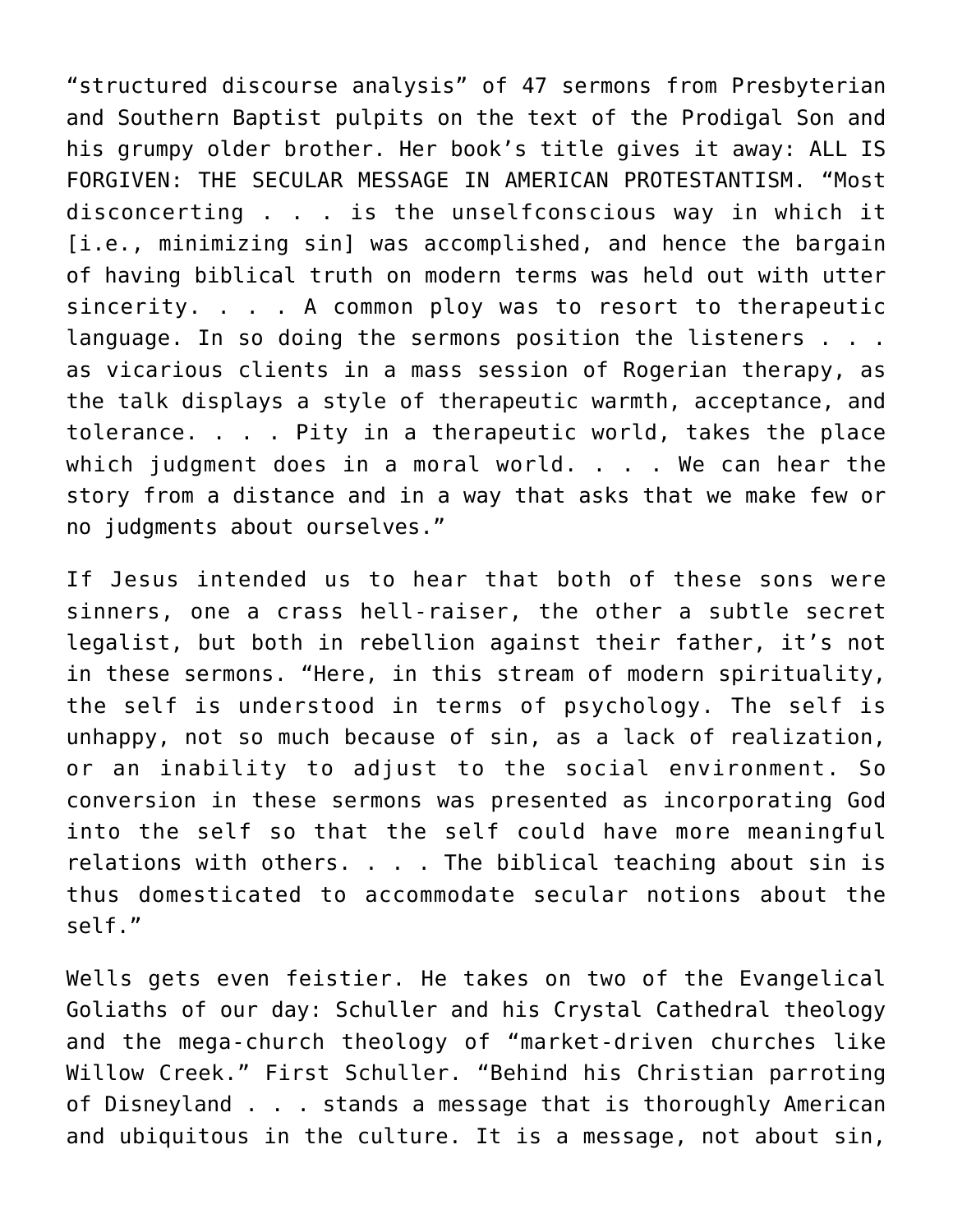but self-esteem. . . . Sin, Schuller discovered, is really nothing more than poor self-image and salvation is its reversal." And after that discovery "the language of sin was quickly banished from the Crystal Cathedral, as were all penitential prayers, and in their place came the therapeutic language. Many of the Psalms could therefore not be read in public, because they are unhappily forthright about sin and God's judgment upon it."

Then the market-driven mega-churches. Wells proposes that "these churches have become like hermit crabs, which walk around concealed within a shell. Hidden beneath the outer shell–the corporate style that disguises the churchly business that is supposed to be going on, the mall-like atmosphere in which faith is bought and sold like any other commodity, the relaxed, country club atmosphere–is the little animal who supposedly is really evangelical. As it moves from rock pool to rock pool, all we can see are the little legs–the most minimal doctrinal substance–that protrude from under the shell. Is this substance enough to sustain people amidst life's fierce trials? Is it enough to preserve biblical identity in these churches in the decades ahead? . . . Can the Church view people as consumers without inevitably forgetting that they are sinners? Can the Church promote the Gospel as a product and not forget that those who buy it must repent? Can the Church market itself and not forget that it does not belong to itself but to Christ? Can the Church pursue success in the marketplace and not lose its biblical foundations?" Wells has even more such questions and at the end of them all he says (sadly): "I think not."

When the Israelites moved into Canaan, their faith in Yahweh was under constant assault from Baalization. Not that the outsiders tried to insinuate it into the Israelites' theology. Culture and the "cultus" it brings with it are much more subtle, so subtle that the Israelites themselves appropriated it eagerly,